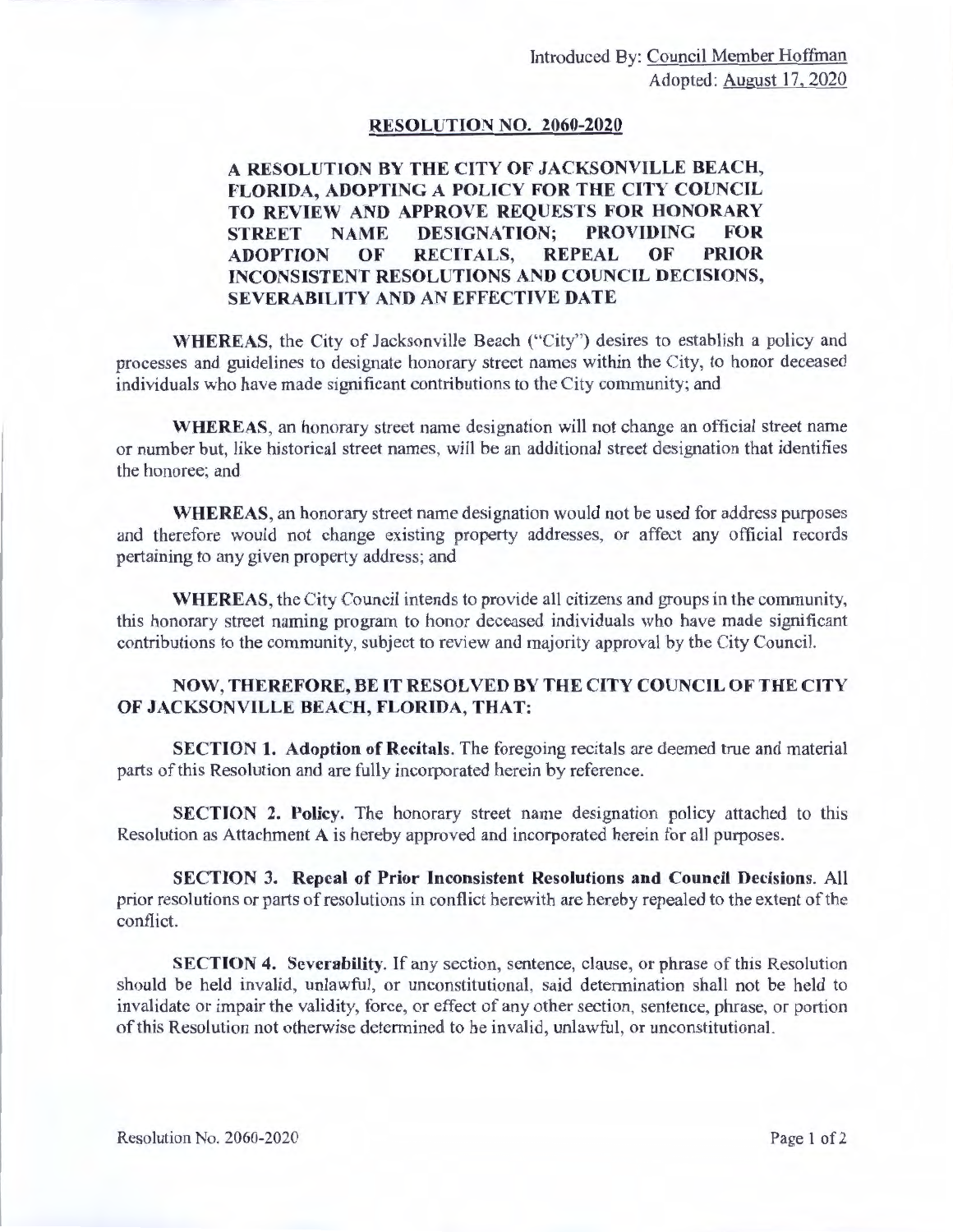**SECTION 5. Effective Date**. This Resolution and Attachment A Policy shall become effective immediately upon passage and adoption by City Council.

AUTHENTICATED this IT day of August , 2020.

> atham, MAYOR William

Laurie Scott, CITY CLERK

Approved as to form and legal sufficiency:

**Chris Ambrosio, City Attorney** 

Resolution No. 2060-2020 Page 2 of 2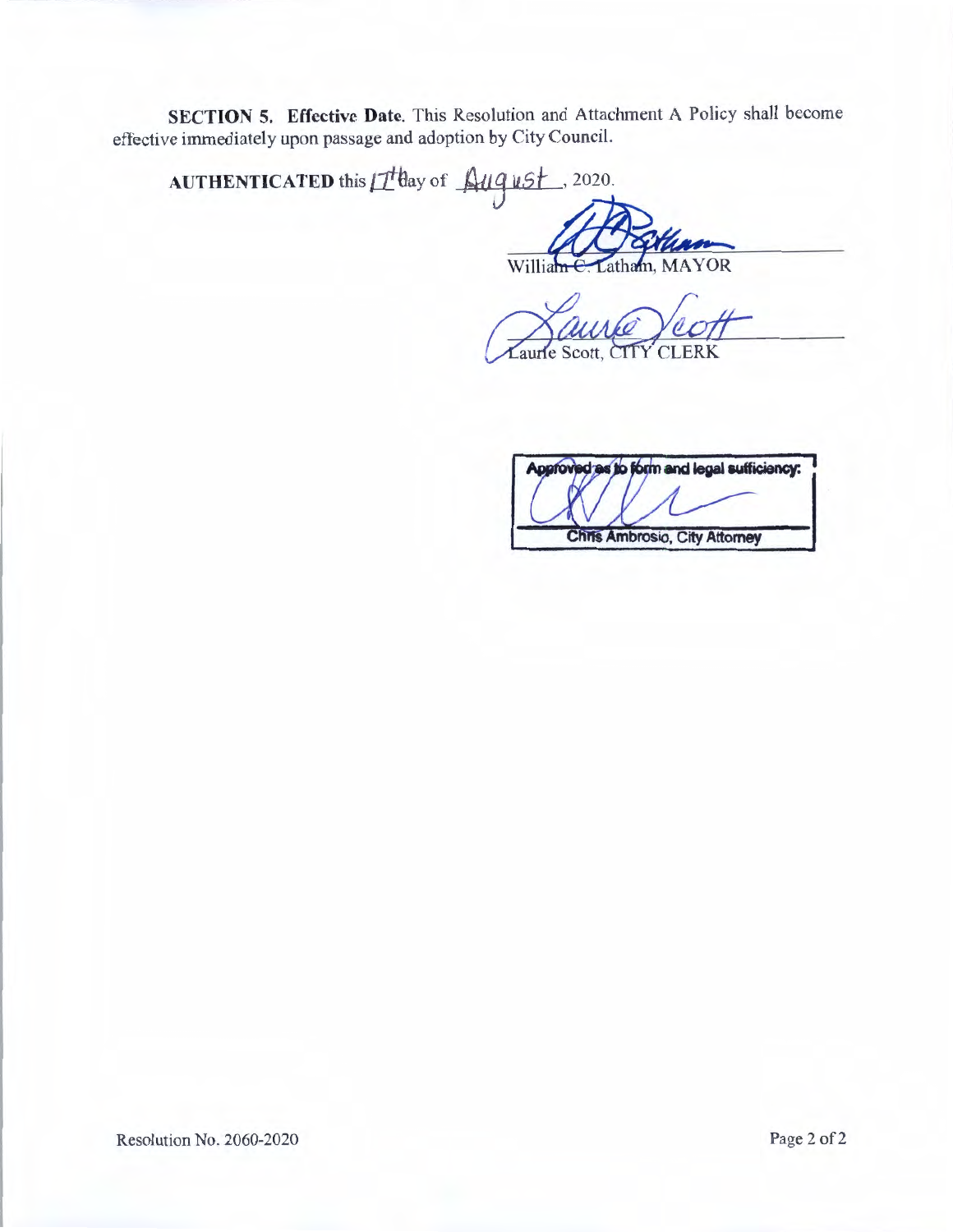## **ATTACHMENT "A" RESOLUTION 2060-2020 HONORARY STREET NAME DESJGNA TION POLICY**

#### **PURPOSE**

To establish a policy to administer requests for honorary street name designations and provide application and approval criteria and procedures for honorary street name designations of City owned streets.

#### **GENERAL POLICY**

The Honorary Street Name Designation Policy allows citizens and groups the opportunity to honor deceased individuals who have made significant contributions to the community, subject to approval by the City Council. The program is managed and processed by the Parks and Recreation Department and the installations are administered by the Public Works Department.

#### **PROVISIONS**

#### **A. Definitions and General Guidelines.**

- 1. *Honoree* means a deceased individual whom the application specifies for an honorary street name designation who has made a significant contribution to the City of Jacksonville Beach community, either through civic involvement; cultural, humanitarian, historic, or military achievement; as part of a historic event relevant to the specific City street; or to the geographical location of the specific street. Said contributions do not have to be financial in nature.
- 2. Honorary street name designations shall reflect recognition of Honorees only and are given on a case-by-case basis, solely as determined by City Council by majority vote and approved Resolution.
- 3. A completed application and letter of consent signed by the Honoree's estate representative must be submitted prior to City Council consideration and approval.
- 4. The City Manager shall determine when the application will be presented to City Council for consideration.
- 5. Only one honorary street name designation sign shall be allowed on a single street sign pole below the City's standard street sign and shall be dark brown in color with white lettering and a white border, shall include "Honorary" above the name and may include a symbol. Should the applicant request a sign on each side of the street at both intersections of a block, then the applicant must pay two separate fees ( one for each sign).
- 6. Honorary street name designations will be temporarily displayed for a period of five years, unless otherwise approved by City Council by majority vote. Upon request at any time, the honorary street name sign may be returned to the applicant or applicant's representative with City Council's concurrence. In any event, at the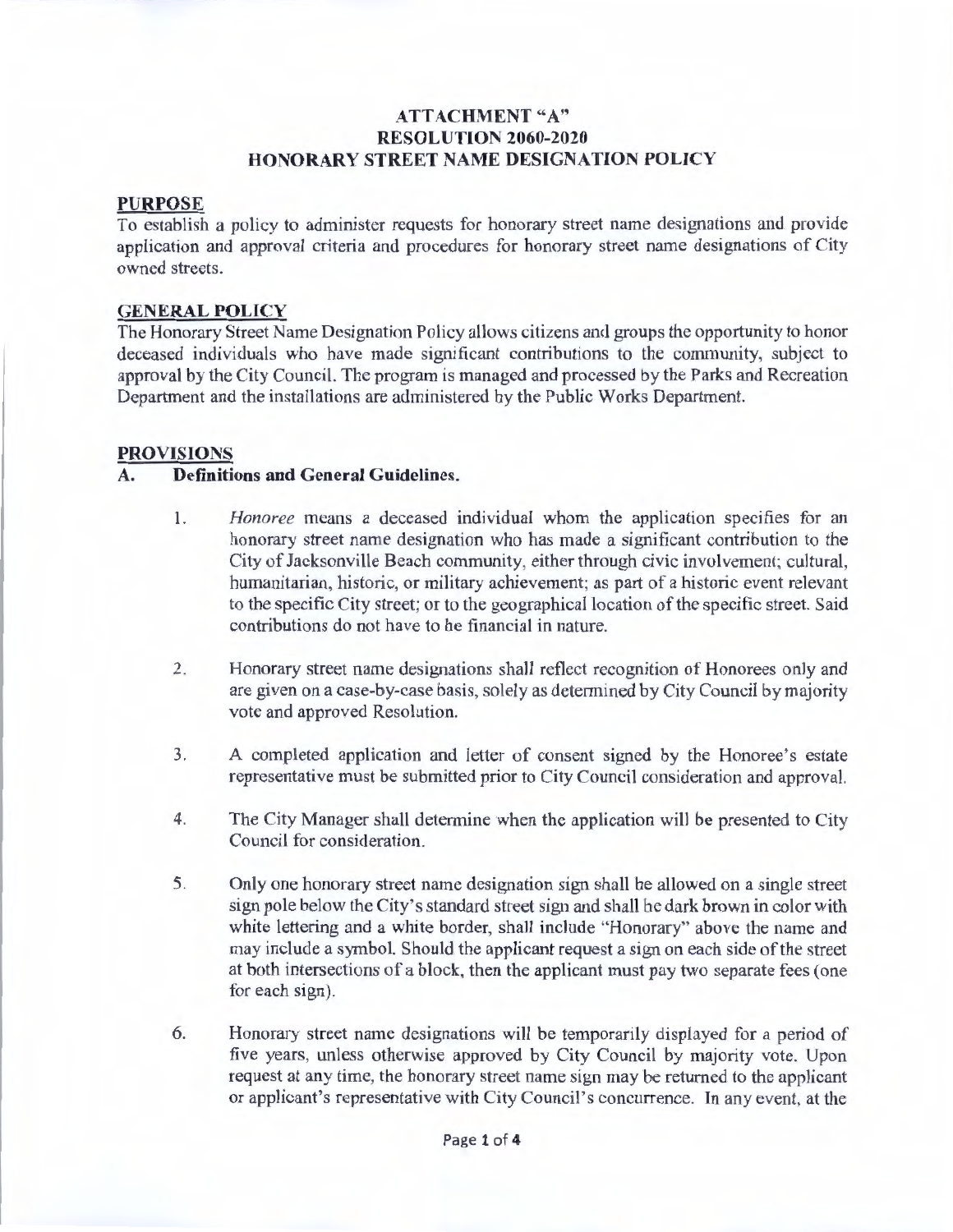end of the five-year period, the City will remove the honorary street name sign and make it available to the applicant or applicant's representative.

- 7. If, at the end of the five-year period, the applicant or applicant's representative desires to apply for another five-year term, the applicant or applicant's representative shall not incur any additional fees. However, a renewed application must be submitted and undergo the same City Council review and approval process as initially taken.
- 8. The City has the right to remove any honorary street name sign prior to the end of the five-year period as directed by Council by majority vote.
- 9. Only one honorary street name designation sign shall be allowed at an intersection, and the portion of a street so designated shall be one City block long and limited to no more than two signs per block (one at each end of the designated block).
- 10. No honorary street name designation sign shall be used that will duplicate or could be confused with the name of an existing City street.
- 11 . Whenever possible, honorary street name designation signs shall be limited to the right-of-way area within the vicinity of the home, organization, or locations associated with the Honoree.
- 12. A fee of \$400.00 is required at the time of application to pay for the City's costs for sign fabrication and installation. lf the application is not approved, the fee will be refunded in full.
- 13. The City shall budget for and cover the entire cost of design, fabrication, shipping, and maintenance. Up to two replacement signs may be covered by the City unless approved by City Council by majority vote.

### **B. Qualification Criteria for Approving Honorary Street Designations.**

- 1. Only Honorees as defined above are eligible for honorary street name designation consideration.
- 2. The Honoree must have resided in the City of Jacksonville Beach during his or her lifetime, during which time he or she shall have preferably resided adjacent to or was located on the City street specified for dedication in the application.

### **C. Procedure for Filing and Approving Applications.**

1. The applicant shall submit a completed honorary street name designation application and letter of consent and pay the \$400.00 fee to the Parks and Recreation Department located at 2508 South Beach Parkway, Jacksonville Beach, Florida 32250. Upon receipt of the application and fee, the Parks and Recreation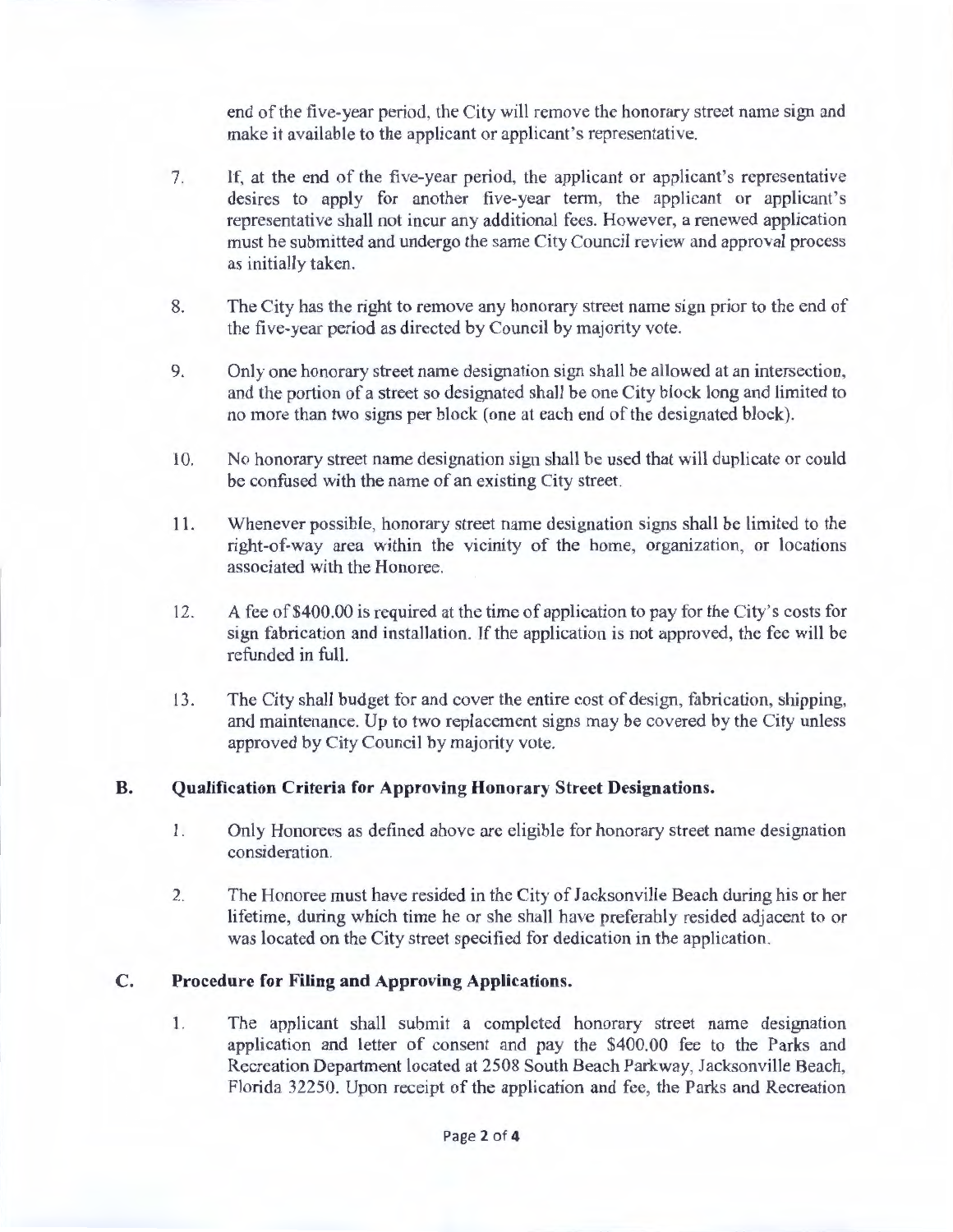Department shall submit the application to the Public Works Department for their review and a recommendation prior to City Council's consideration.

- 2. These departments will review the application to ensure sufficient documentation exists to substantiate the applicant's request, and that the location desired for the honorary street name designation is feasible.
- 3. If the application satisfies the criteria established, the City Manager shall determine when the application will be presented to City Council for consideration. The honorary street name designation application will be reviewed by City Council during a public meeting in which public comments are taken. If approved by City Council by majority vote, a Resolution will be entered.
- 4. The Parks and Recreation Department will notify the applicant of City Council's decision and, if approved, will direct the Public Works Department to fabricate an honorary street name sign. Public Works will determine the date for the sign installation and will notify the applicant.

Attached: Honorary Street Designation Application